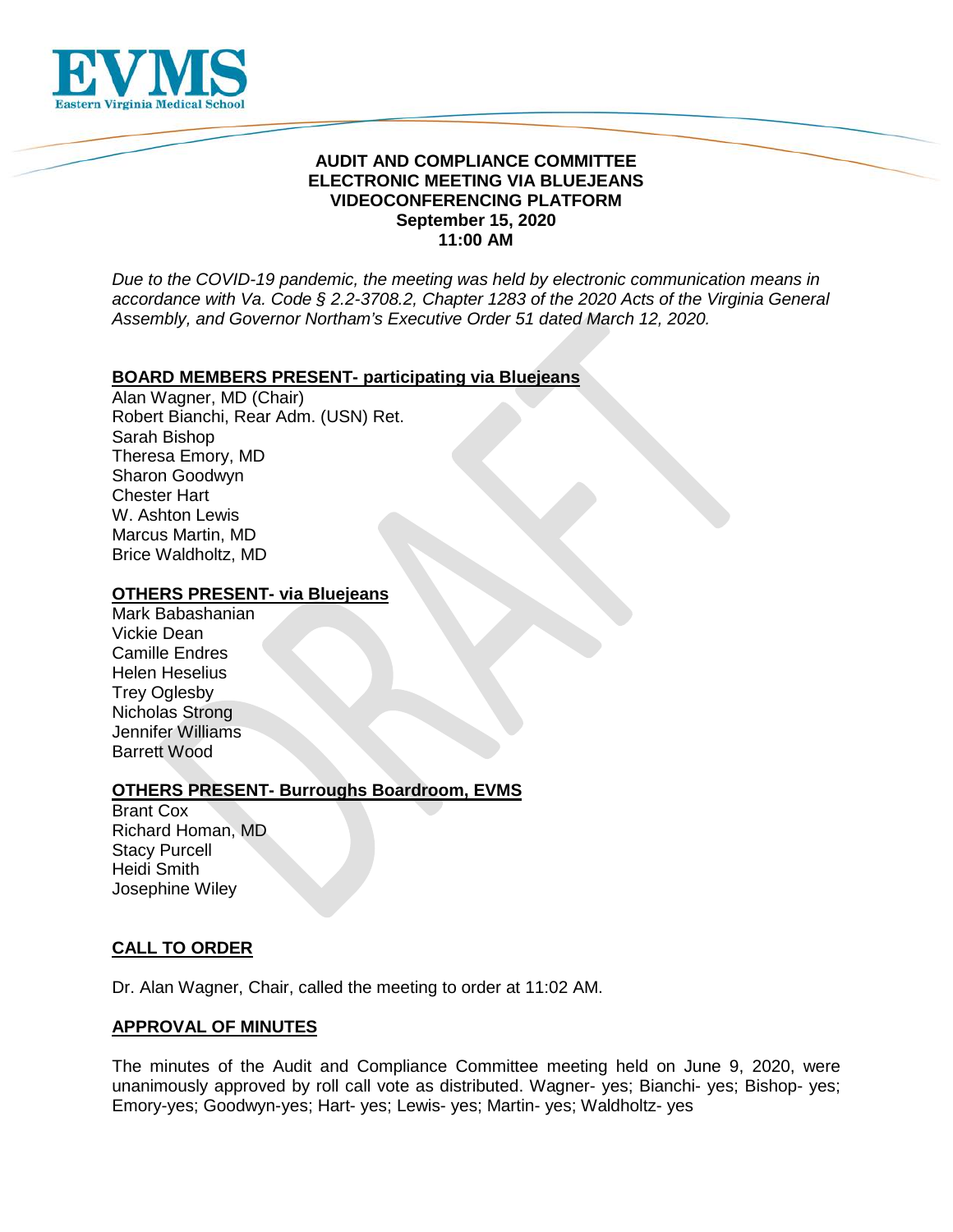

# **KPMG EXTERNAL AUDIT UPDATE**

Mr. Trey Oglesby discussed the progress of the external audit. The 2020 Financial Statement audit and the Uniform Guidance audits are underway. Fieldwork has been underway for three weeks and all audit areas are in review or completed. To date, KPMG has not identified any audit misstatements or control deficiencies. KPMG plans to issue the results of the audit at the October meeting.

# **FY21 INTERNAL AUDIT PLAN**

Mr. Barrett Wood, Executive Director of Internal Audit, presented the proposed Internal Audit Plan for FY 2021. The risk-based audits include two audits which were deferred from the FY20 audit plan due to the COVID-19 pandemic: the New Academic Program Development Process audit and the Financial Aid audit. The Research and Development audit is also planned for FY21. Annual audits will include Indigent Care, Procurement Card Program, Petty Cash Funds, and VA post-911 GI benefits. The plan includes time for risk assessment, fraud investigation, and other special investigations requested by management.

ACTION: Upon a motion made and seconded, the committee voted by roll call vote to accept the FY21 Internal Audit Plan as proposed. Wagner- yes; Bianchi- yes; Bishop- yes; Emory-yes; Goodwyn-yes; Hart- yes; Lewis- yes; Martin- yes; Waldholtz- yes

## **INTERNAL AUDIT UPDATE**

Mr. Wood reviewed the Internal Audit Update including the status, findings, and pending or completed corrective action of the risk-based and annual audits that are currently in progress, completed, or planned. All FY20 annual audits have been completed. For FY21, the annual procurement card audits are in progress. The Facilities Management risk-based audit reporting is in progress, and is anticipated to be completed by December. For FY21, preliminary planning has begun for the Financial Aid audit, which is anticipated to begin in November or December.

## **COMPLIANCE REPORT**

Ms. Stacy Purcell, Vice President and General Counsel and Compliance Officer updated the Committee on the ongoing COVID-19 training required for all faculty and staff. The Office of the General Counsel is working with Human Resources and Occupational Health to finalize the Infectious Disease Preparedness and Response Plan as required by the Virginia Department of Labor and Industry Emergency Temporary Standards. As the required EVMS COVID training began prior to these new regulations, mandatory supplemental training has been created and will be available this week for all faculty and staff.